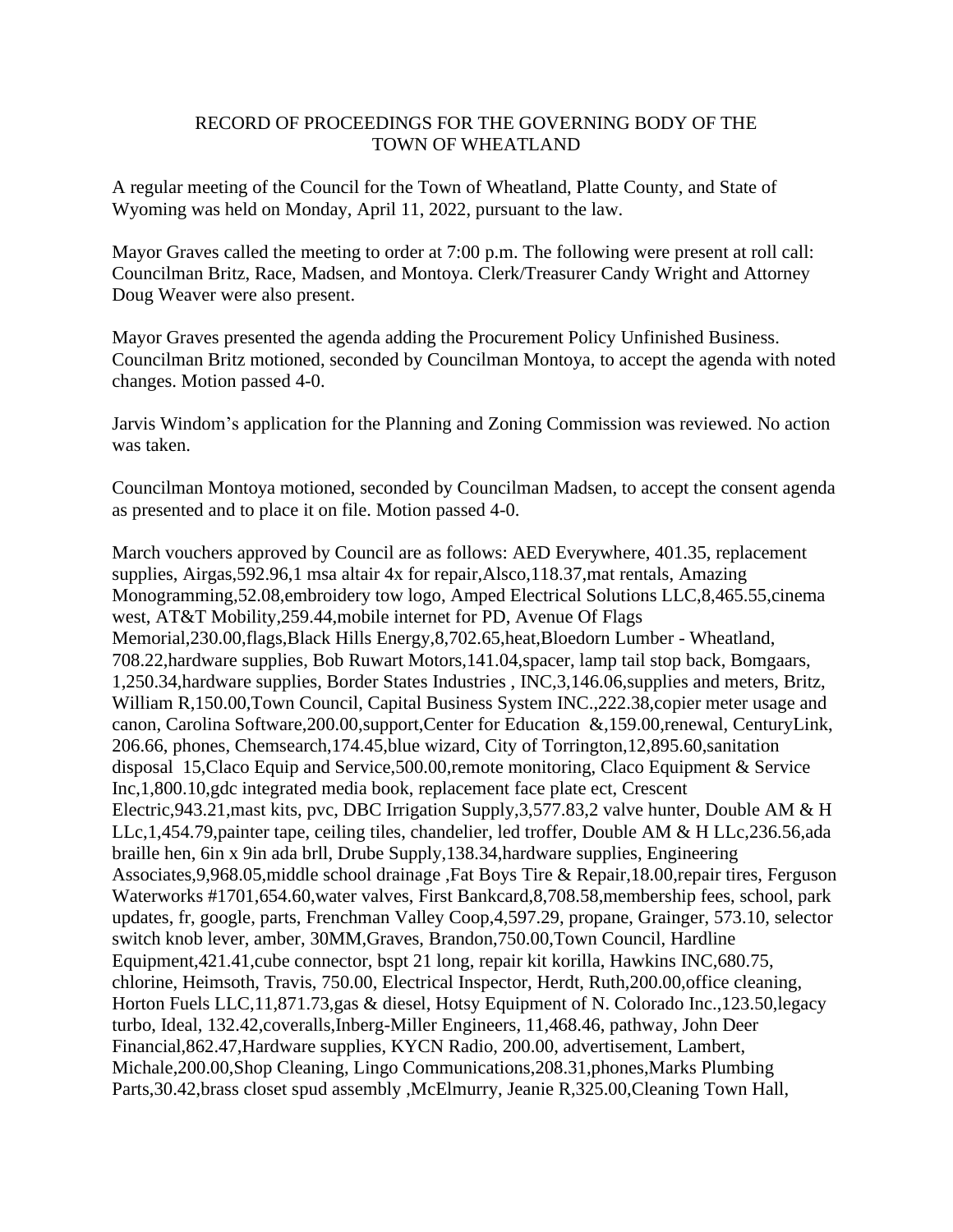Meritain Health,32,286.15,Health Premiums, Montoya, Anthony,150.00,Council Meetings, Northwest Pipe Fittings Inc.,3,808.44,hdpe pipe, vbox riser, Nuchraksa, Andrew,145.87,workshirts and embroidery, One Call of Wyoming,162.00,216 tickets, One Stop Safety Solutions,2,050.00,osha 10, fire extinguisher training, consortium, P.C. Redi-Mix,30.00,Splash block 10x24,Peterbilt of Wyoming,2,102.42,mirror door, bracket door mirror, regulator window elect. cab, clamp, gasket, PH Consulting LLC,141.36,shipping,Productivity Plus,141.74,air filter, Project Safe,5,000.00,services rendered, Quill Corporation,250.43,office supplies, Race, Donald,150.00,Council Meetings, Record Times & PC Merchant,4,158.75,advertisement,Safe Fleet,44.64,magnet retainer assembly, Sargent Drilling Co,5,050.00,well #3 labor to pull pump camera survey, Spic & Span Cleaners,4,468.80,UPM Spring and fall patch, State of Wyoming,15,212.21,Utility Sales Tax, Stevenson, Terry,200.00,Emergency Management, Stone Welding LLC,2,480.56,steel rec tube 6x4,Superior Contracting LLC,7,837.44,12 trash runs,Symbiosa,1,000.00,gis and mapping, T.C. Edwards,859.86,shop heaters, Tds Collection Service Inc.,4,671.00,rolloff c&d, Team Laboratory Chemical Corp,20,332.50,weed killer, The Tire Shop,1,059.48,tire and repair, Thrifty Foods, 547.38, supplies, T-O Engineers,2,749.20,hangar land phase 1,Trihydro Corporation, 286.50,landfill monitoring, TW Enterprises Inc,1,019.40,annual svc.,Usa Blue Book,1,669.41,water supplies, Valli Information System INC,972.14,mailing of bills, Verizon Wireless,264.38,cellphones,Veterans of Foreign Wars, 100.00, advertising, W W Q & P C A,60.00,conference, John, Bryan, Rick, Watch Guard Video,3,913.77,war vis cam 2nd 9,WESTERN BLDG,395.98,hilti spx blade, Wheatland Automotive,3,028.19,auto parts and supplies, Wheatland co-op assn,159.95,dryshow wm bk arctic strm 8,Wheatland fire department Foundation,697.96,ph consulting- psen, Wheatland R.E.A., 6,952.44, electric purchase, WYO Child & Family Services,4,500.00,Therapy Services, WYO Dept Of Transportation, 8,128.90,16th St, WyoLogic Inc.,2,789.75,it & website ,Wyoming Machinery Co,914.66,coupling,Wyoming Municipal Power,225,470.94,power bill, Wyoming Retirement System,431.25,firemens retirement, Wyoming Wireless Internet, INC,75.00,internet town hall, Wyoming Workers Compensation,549.70,fire workers comp,Wyoming.com,20.00,web hosting, SPET- Exponential Engineering, Engineering south street phase, 692.00, Border States, pca meters, 2,536.00, Western United Electric, Transformers,60,328.42, Total Payroll, \$165,585.96, Total Vouchers \$708,104.00.

At 7:30 p.m. Mayor Graves adjourned into a public hearing for the purpose of transferring a Retail Liquor License from Landmark Bar Associates LLC to Nathan James Libbey. No public comment was received. Councilman Montoya motioned, seconded by Councilman Race, to approve the Retail Liquor License transfer. The public hearing was adjourned, and the regular meeting reconvened at 7:32 pm

Lorraine Allbright presented a check in the amount of \$10,456.08 from Wyoming Community Gas. Mayor Graves proclaimed April 29, 2022 as the day to celebrate Arbor Day. Mayor Graves proclaimed the month of April as Child Abuse Awareness and Prevention month.

Mr. Jack Hilderbrand presented his concerns on feral cats in town and Merlin Hitt provided an economic development update.

UNFINISHED BUSINESS: Councilman Britz provided discussed the economic health and development trends for the community.